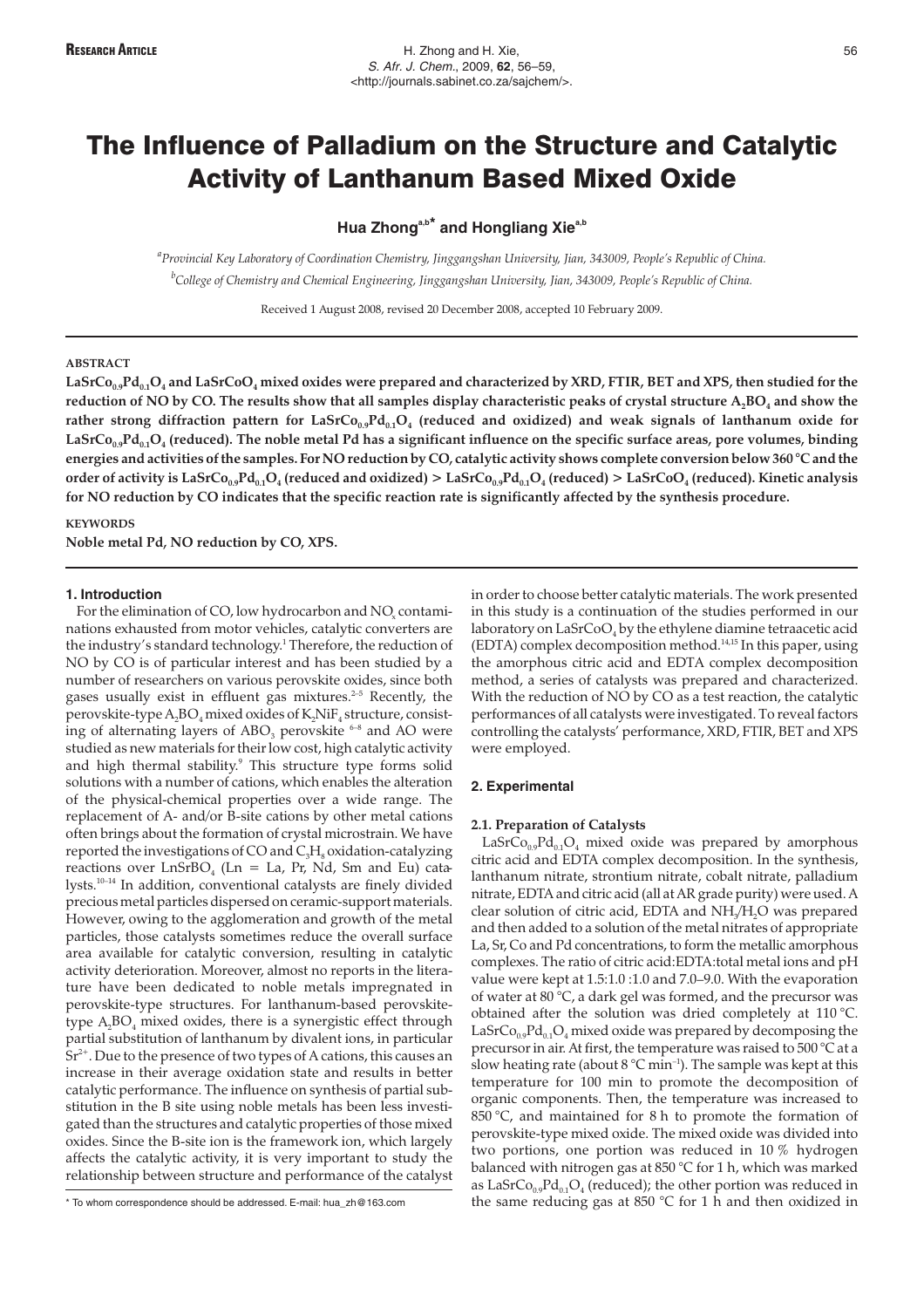air at the same temperature for 1 h, which was marked as  $LaSrCo<sub>0.9</sub>Pd<sub>0.1</sub>O<sub>4</sub>$  (reduced and oxidized). In order to enable intercomparison,  $LaSrCoO<sub>4</sub>$  mixed oxide was also prepared by the method in air, which was marked as  $LaSrCoO<sub>4</sub>$  (reduced). The sintered pellet was crushed and sieved to  $ca$ . 0.250  $\sim$ 0.177 mm.

## **2.2. Characterization Techniques**

The XRD analysis was performed using a Bruker D8/ADVNCE X-ray diffractometer (Bruker, Karlsruhe, Germany), with the operation conditions as  $40 \text{ kV}/40 \text{ mA}$ , Cu K<sub>a</sub> radiation and nickel filter. The step scans were taken over a range of  $2\theta$  angles from 20 to 80 °.

The FTIR analysis was carried out on a Nicolet AVATAR 370 spectrophotometer (Nicolet, Waltham, MA, USA) with KBr pressed pellets in the wavenumber range of 1000–400 cm–1.

The XPS analysis was carried out on a Perkin-Elmer PHI 5000C ESCA X-ray photoelectron spectrometer (Perkin-Elmer, Waltham, MA, USA) using Al K<sub>a</sub> radiation source ( $hv =$ 1486.6 eV). The calcination samples were pressed into small stainless-steel cylinders and outgassed at 10–5 Pa for 1 h before they were moved into the analysis chamber. The residual pressure in the ion-pumped analysis chamber was maintained below  $1.3 \times 10^{-7}$  Pa during data acquisition. Pretreatments in hydrogen were carried out at 400 °C. Energy regions of the photoelectrons were scanned at a pass energy of 20 eV. Each spectral region was scanned a number of times to obtain good signal to noise ratios. Peak intensities were estimated by calculating the integrated area of each peak after subtraction of the S-shaped background and fitting to a curve consisting of Lorentzian and Gaussian lines of variable proportions. Although surface charging was observed for all the samples, accurate binding energies (BE)  $(\pm 0.2 \text{ eV})$  could be determined by charge reference to the  $C_{1s}$  peak at 285.00 eV.

The specific surface areas and pore volumes of the samples were determined by nitrogen physisorption at –196 °C using a Micromeritics ASAP 2000 instrument (Micromeritics Instrument Corp., Norcross, GA, USA). Prior to the adsorption measurements, samples were outgassed at 130 °C.

#### **2.3. Activity Measurements**

The catalytic tests for the NO reduction by CO were carried out at atmospheric pressure in an automatic Micromeritics flow reactor with standard feed compositions comprising 5000 ppm NO, CO (5 % v/v) and He (balance) over 80 mg catalyst (*W/F* =  $0.16$  g s cm<sup>-3</sup>). The gas composition was analyzed before and after the reaction by on-line gas chromatography with thermal conductor detector (TCD) and connected with a computer integrator system using a TDX-01 (2 m) column (Tianjing, China) for  $N_2$  and CO, and porapak Q (3 m) column for NO, CO<sub>2</sub> and N<sub>2</sub>O, respectively. The ambient temperatures for the columns and TCD were 50 °C and 75 °C, respectively. Activity is expressed as conversion of  $NO$  to  $N<sub>2</sub>$  at fixed experimental conditions:

$$
Y_{N_2} = \frac{2[N_2]}{[NO]_{in}} \times 100\,\%
$$
\n(1)

$$
Y_{N_2} = X_{N0} \times S_{N_2} \tag{2}
$$

$$
X_{\rm NO} = \frac{\rm [NO]_{in} - [NO]_{out}}{\rm [NO]_{in}} \times 100\,\%
$$
\n(3)

$$
S_{N_2} = \frac{2[N_s]}{[NO]_{in} - [NO]_{out}} \times 100\% \tag{4}
$$



**Figure 1** XRD pattern of the mixed oxides. P: perovskite-type  $\text{LaSrCoO}_{4}$ ;  $L: La<sub>2</sub>O<sub>3</sub>$ .

## **3. Results and Discussion**

## **3.1. Characterization of Catalysts**

The XRD patterns of  $\text{LaSrCo}_{0.9}\text{Pd}_{0.1}\text{O}_4$  (reduced),  $LaSrCo<sub>0.9</sub>Pd<sub>0.1</sub>O<sub>4</sub>$  (reduced and oxidized) and  $LaSrCoO<sub>4</sub>$ (reduced) are shown in Fig. 1. These patterns clearly reveal characteristic peaks of perovskite-type crystal structure  $A_2BO_{4}$ , but a metallic Pd signal was not observed by XRD. This can be explained by the fact that the noble metal Pd exists as highly dispersed clusters, or in the amorphous state, or a combination of these two phenomena in  $LaSrCo<sub>0.9</sub>Pd<sub>0.1</sub>O<sub>4</sub>$  (reduced) and LaSrCo<sub>0.9</sub>Pd<sub>0.1</sub>O<sub>4</sub> (reduced and oxidized). In the case of LaSrCo<sub>09</sub>Pd<sub>01</sub>O<sub>4</sub> (reduced and oxidized), the diffraction pattern is rather strong, indicating the presence of perfect crystallites, in accordance with the large pore volume area exhibited in Table 1. The XRD pattern of  $\text{LaSrCo}_{0.9}\text{Pd}_{0.1}\text{O}_4$  (reduced), with weak signals of lanthanum oxide, indicates that the destruction of the perovskite-type structure take place gradually during the reduction period.

The FTIR spectra of these three samples in the region 1000–400 cm–1 are presented in Fig. 2. All the spectra of the mixed oxides present the most intense bands of the support at *ca.* 500 and  $680 \text{ cm}^{-1}$ ; the absorption band at *ca*.  $500 \text{ cm}^{-1}$  is attributed to the stretching vibration of A-O-B of  $A_2BO_4$  belonging to  $A_{2u}$ symmetry and the absorption band at *ca.* 680 cm–1 belongs to the stretching vibration of B-O<sub>x</sub> bonds in the  $A_2BO_4$  structure.<sup>16</sup> The FTIR spectra of these mixed oxides present weak absorptions at

**Table 1** BET surface area, pore volume and catalytic behaviour of the samples.<sup>a</sup>

| Sample                 | $LaSrCo0.9Pd0.1O4$<br>(reduced) | $LaSrCo0.9Pd0.1O4$<br>(reduced and<br>oxidized) | LaSrCoO <sub>4</sub><br>(reduced) |
|------------------------|---------------------------------|-------------------------------------------------|-----------------------------------|
| $S_{BET}/m^2 g^{-1}$   | 11.4                            | 10.2                                            | 8.9                               |
| $V_p/cm^3 g^{-1}$      | 0.112                           | 0.148                                           | 0.123                             |
| $T_{50}^{\hat{}}$ /°C  | 258                             | 243                                             | 256                               |
| $T_{\rm oo}/^{\circ}C$ | 346                             | 335                                             | 353                               |
| $RR/mmol g-1 h-1$      | 2.75                            | 3.42                                            | 2.22                              |
| $SRR/mmol m-2 h-1$     | 0.241                           | 0.335                                           | 0.249                             |

 ${}^{a}S_{BET}$ : BET surface area;  $V_p$ : pore volume;  $T_{50}$ ,  $T_{99}$ : temperature values for 50 and 99 % NO conversion; RR: reaction rate at 300 °C; SRR: surface reaction rate at 300 °C.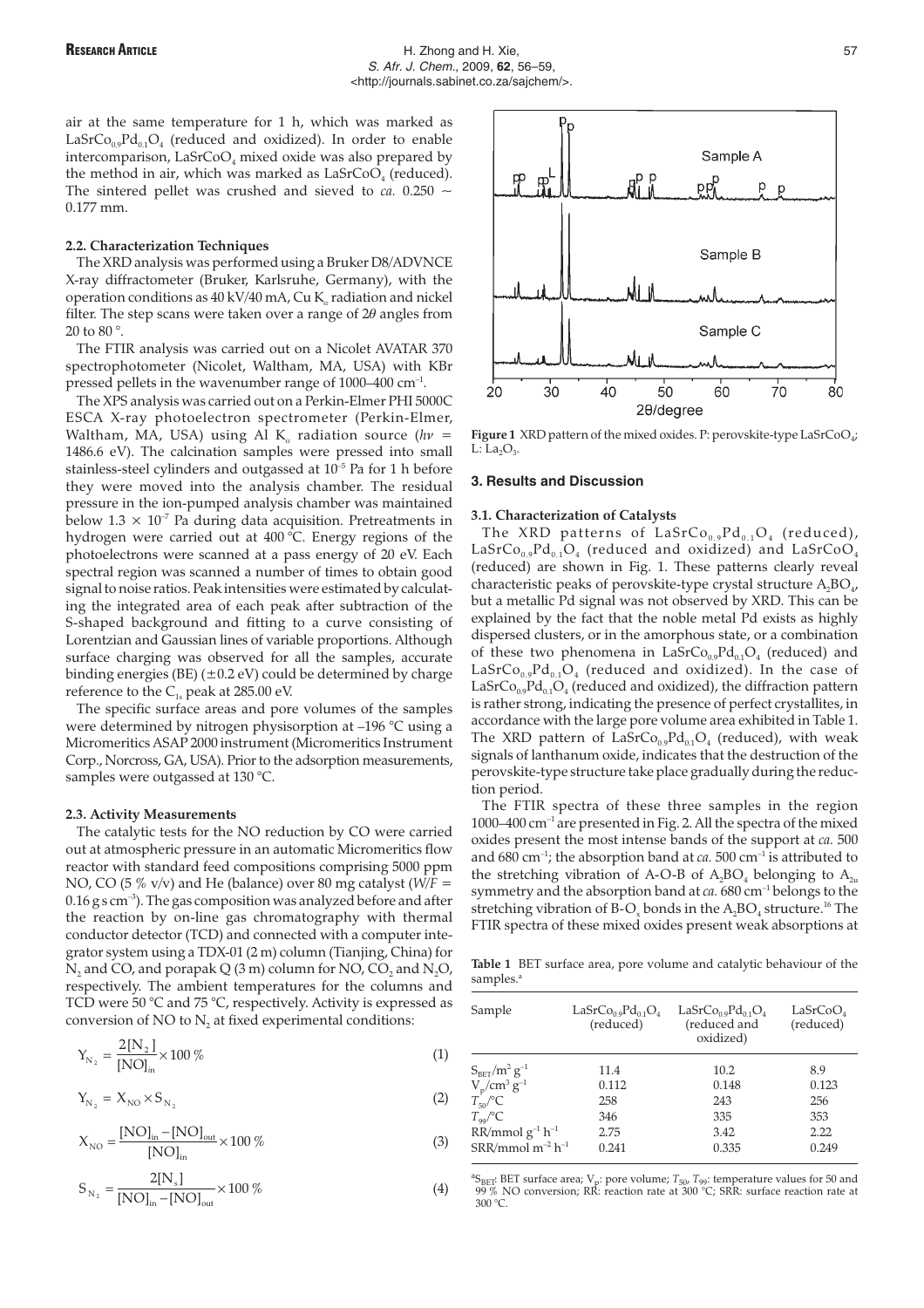

**Figure 2** FTIR spectra of the mixed oxides.

640–580 cm<sup>-1</sup>, which indicates that the structure  $A_2BO_4$  becomes microstrained, but the low density microstrain does not change their original structure. This is in accordance with the XRD results.

The XPS spectra of  $Co<sub>2p3/2</sub>$  present a main photoelectron peak located at 780.8 eV with a shake-up peak at *ca.* 793.5 eV for the samples (see Fig. 3). Accompanied by a progressive decrease of the intensity of the shake-up peak, the main photoelectron peak shifts towards lower binding energy for  $\text{LaSrCoO}_4$  (reduced) (781.1 eV),  $LaSrCo_{0.9}Pd_{0.1}O_4$  (reduced) (780.7 eV), and LaSrCo<sub>0.9</sub>Pd<sub>0.1</sub>O<sub>4</sub> (reduced and oxidized) (780.5 eV). These three samples suggest the presence of  $\text{Co}^{3+}$ , in addition to  $\text{Co}^{2+}$  species, on their surfaces because of the characteristics peak of  $Co<sup>2+</sup>$  and  $Co<sup>3+</sup> located at 780.8 or 793.5 eV<sub>1</sub><sup>17</sup> and the concentration of  $Co<sup>3+</sup>$  is$ different for different samples. The chemical state of Pd on the surface of  $\text{LaSrCo}_{0.9}\text{Pd}_{0.1}\text{O}_4$  was analyzed by XPS after reduction or reduction-oxidation treatment (see Fig. 3). According to the binding energies of  $Pd^{n+}$  and  $Pd^{0,18}$  the  $Pd_{3d5/2}$  peak in  $LaSrCo<sub>0.9</sub>Pd<sub>0.1</sub>O<sub>4</sub>$  (reduced and oxidized) has a binding energy of  $Pd^{2+}$  and an unusual binding energy of  $Pd^{3+}$  and/or  $Pd^{4+}$ , which shows that cationic Pd is located at the B-site of the perovskite-type crystals as a solid solution and theoretical calculations have also suggested that Pd has the capacity to exist at extraordinarily high oxidation states at the B site.<sup>19,20</sup> However, for LaSrCo<sub>09</sub>Pd<sub>0.1</sub>O<sub>4</sub> (reduced), the peak due to the Pd-O bond became less intense and that due to the Pd-Pd bond became more intense during reduction, the  $Pd^{3+}$  and/or  $Pd^{4+}$  peak disappeared, the  $Pd^{2+}$  peak declined and a new, low intensity peak of Pd<sup>0</sup> appears. It can be conjectured that a few metallic  $Pd^0$ species segregate out from the perovskite-type framework and are finely dispersed on the catalyst surface, though the XRD pattern does not show diffraction peaks originating from metallic Pd.

# **3.2. Activity of Catalysts**

All samples were tested by reduction of NO by CO. The activity and selectivity profiles as functions of the reaction temperature are presented in Fig. 4, which shows that complete conversion of NO is attained with all samples at temperature below 360 °C and the noble metal Pd evidently displays a strong influence on the catalytic performance. The result of comparing temperature values for 50 and 99 % NO conversion (marked as  $T_{50}$  or  $T_{99}$ ) reported in Table 1 indicates that the best catalytic performance is shown by  $\text{LaSrCo}_{0.9}\text{Pd}_{0.1}\text{O}_4$  (reduced and oxidized).  $LasrCo_{0.9}Pd_{0.1}O_4$  (reduced) and  $LasrCoO_4$  (reduced) have similar



Figure 3 Co<sub>2p3/2</sub> and Pd<sub>3d5/2</sub> XPS spectra of the mixed oxides.

 $T_{50}$  activities, but lower than that of LaSrCo<sub>0.9</sub>Pd<sub>0.1</sub>O<sub>4</sub> (reduced and oxidized), and their relevant conversion curves intersect at 270 °C, LaSrCoO<sub>4</sub> (reduced) becoming less active than LaSrCo<sub>0.9</sub>Pd<sub>0.1</sub>O<sub>4</sub> (reduced) above that temperature. The relatively higher catalytic performance exhibited by  $LaSrCo<sub>0.9</sub>Pd<sub>0.1</sub>O<sub>4</sub>$ (reduced) and  $\text{LaSrCo}_{0.9}\text{Pd}_{0.1}\text{O}_4$  (reduced and oxidized) is most probably due to the formation of  $Pd^{n+}$  in these samples and the fact that it acts as an active state improving the NO reduction by CO, compared with LaSrCoO<sub>4</sub> (reduced). LaSrCo<sub>0.9</sub>Pd<sub>0.1</sub>O<sub>4</sub> (reduced) has a considerably lower activity than that of LaSrCo<sub>0.9</sub>Pd<sub>0.1</sub>O<sub>4</sub> (reduced and oxidized) above 220 °C, although equally selective, which can be due to the occurrence of Pd species during reduction.

In addition, since the specific surface area varies from sample to sample (see Table 1), activity is normalized to the specific surface area. The BET surface areas for  $LaSrCo<sub>0.9</sub>Pd<sub>0.1</sub>O<sub>4</sub>$  are much higher than that of the non-palladium  $\text{LaSrCoO}_4$  (reduced). The pore volume of  $\text{LaSrCo}_{0.9}\text{Pd}_{0.1}\text{O}_4$  (reduced and oxidized) exhibits a value of  $0.148 \text{ cm}^3 \text{ g}^{-1}$  and is the largest among those samples, which could be due to Pd in  $\text{LaSrCo}_{0.9}\text{Pd}_{0.1}\text{O}_4$  mixed oxide after reduction-oxidation being in a  $2+$ ,  $3+$  and/or  $4+$  state, resulting in the crystal expanding. The influence of the specific surface area on the activity expressed as the specific rate of NO consumption based on unit catalyst mass is also observed in Table 1 at 300 °C. LaSrCo<sub>0.9</sub>Pd<sub>0.1</sub>O<sub>4</sub> (reduced and oxidized) exhibited the highest specific rate followed by  $\operatorname{LaSrCo}_{0.9}\!\operatorname{Pd}_{0.1}\!\operatorname{O}_4$  (reduced) and  $LaSrCoO<sub>4</sub>$  (reduced). Moreover, the activity scale per unit surface area shows that  $LaSrCo<sub>0.9</sub>Pd<sub>0.1</sub>O<sub>4</sub>$  (reduced and oxidized) is the most active catalyst, and the order is  $LaSrCo<sub>0.9</sub>Pd<sub>0.1</sub>O<sub>4</sub>$ (reduced and oxidized) > LaSrCoO<sub>4</sub> (reduced) > LaSrCo<sub>09</sub>Pd<sub>04</sub>O<sub>4</sub> (reduced). Indeed,  $\text{LaSrCo}_{0.9}\text{Pd}_{0.1}\text{O}_4$  (reduced and oxidized) with